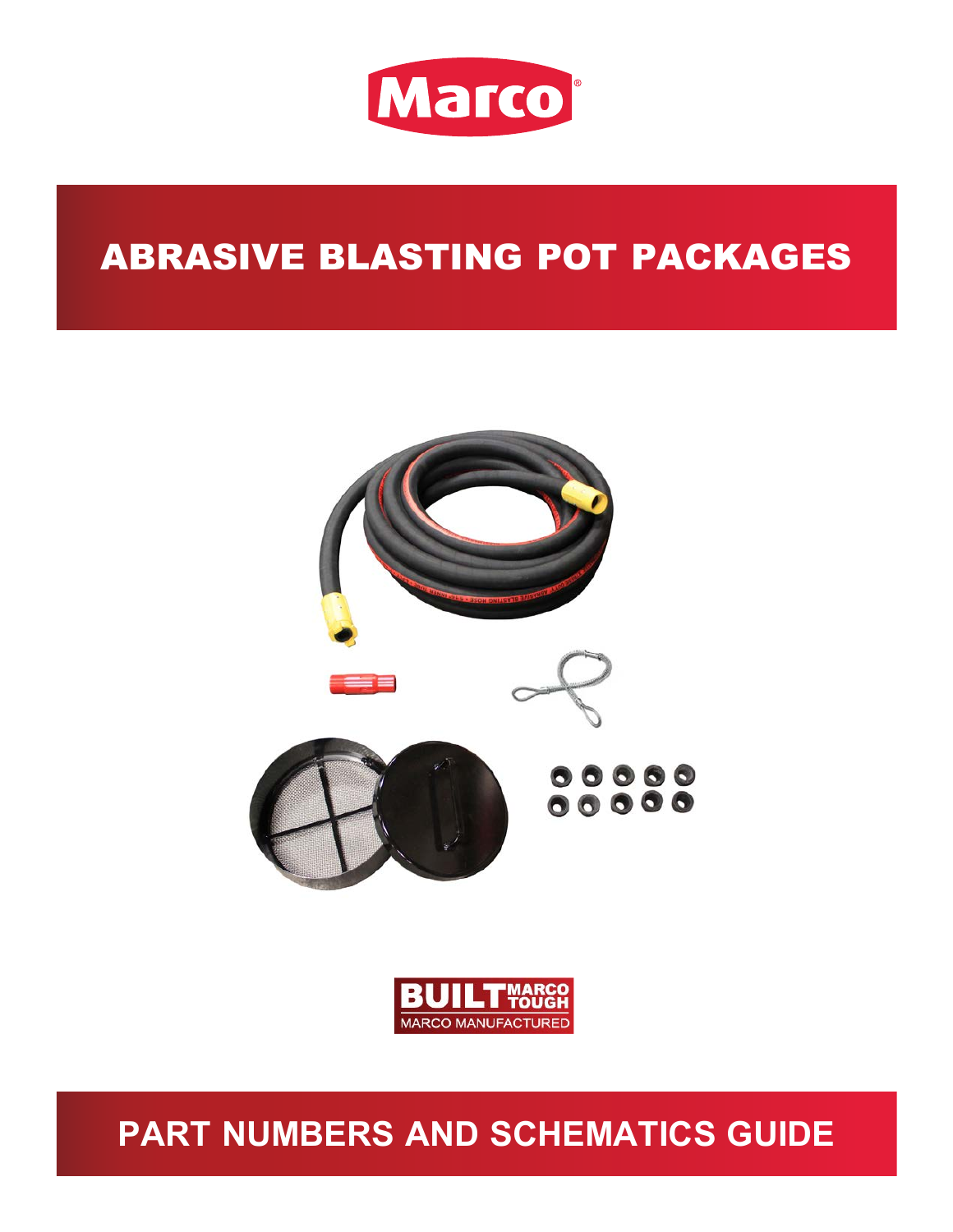#### **Company Profile**

Since 1944, Marco has developed a strong tradition of providing innovative and reliable products and services to the surface preparation and protective coatings industries. We are the world's premier provider of Abrasives, Blasting, Coating, Dust Collectors, Engineered Systems, Rental, Safety, Service, Repair, & Modernization, and Vacuums.

Through innovative designs and a total commitment to quality, Marco manufactures products that increase production rates, create a safer workplace, and reduce maintenance costs. Marco's industry experience, manufacturing capabilities, legendary customer service, product availability, logistics services, and technology leadership is your assurance that we deliver high quality products and services, providing the best value to you, our customer.

#### **The Marco Difference**

- **Industry Experience** With Marco on your team, you have access to expertise which can only come from decades of industry leadership. We have organized our engineering department, production specialists, customer operations, and safety support into a "Center of Competence." As a Marco customer, you have access to hundreds of years of cumulative experience related to your operations.
- **Manufacturing Excellence** Marco is a U.S. based, ISO 9001:2008 certified manufacturer of equipment for the Surface Preparation and Protective Coatings industries. Marco's engineers benchmark the industry to ensure that we design and manufacture superior products that set the "Gold Standard" for performance, safety, and quality.
- **Legendary Customer Service** Marco's legendary customer service team is staffed by friendly, highly-trained individuals who are focused on providing the highest level of product support, order accuracy, and customer satisfaction.
- **Product Availability** We stock over 10,000 SKU's and have more than 45 shipping locations to serve North American and International markets for all major brands of blasting and coating equipment. As the largest provider of surface preparation and protective coatings equipment in the world, our inventory levels and product availability are unmatched.
- **Logistics Services** Marco's in-house logistics team is dedicated to moving your shipment anywhere in the world. We move more than 14,000 truckloads every year, allowing you to save on freight costs by leveraging our buying power. Lower your process costs with a single invoice, which includes product and freight.
- **Technology Leadership** Our website provides: Operator's Manuals, Part Numbers and Schematics Guides, SDS information, and Features & Specifications Guides, providing access to information 24/7. Our Extranet application allows you to receive quotes and place orders online. Our Intranet maintains a complete record of your purchase history to assist with ongoing support of your existing equipment and future purchasing decisions.

#### **Vision Statement**

Marco is the world's premier provider of Abrasives, Blasting, Coating, Dust Collectors, Engineered Systems, Rental, Safety, Service, Repair, & Modernization, and Vacuums.

#### **Mission Statement**

Marco provides strong leadership and innovation to the surface preparation and protective coatings industries. We dedicate our efforts to the continuous improvement of our products, services, processes, people, and most importantly, the quality of our customer's experience.

#### **Quality Statement**

Marco is committed to providing superior quality in the design, manufacturing, distribution, rental, service, and repair of our products. Our ISO 9001:2008 certification extends throughout all operations in all locations. Continuous improvement of our processes and supply chain Integration comprise the core of our business strategy for delivering exceptional quality and value in all Marco products and services.

#### **Management Philosophy**

We are a company dedicated to the success of every customer and associate. We discuss, debate, challenge, measure, and test our ideas. We will be boundless and limitless in our passion to improve. Through sound leadership and dedicated associates, we will ensure a long term, profitable future for Marco, our associates, customers, and suppliers.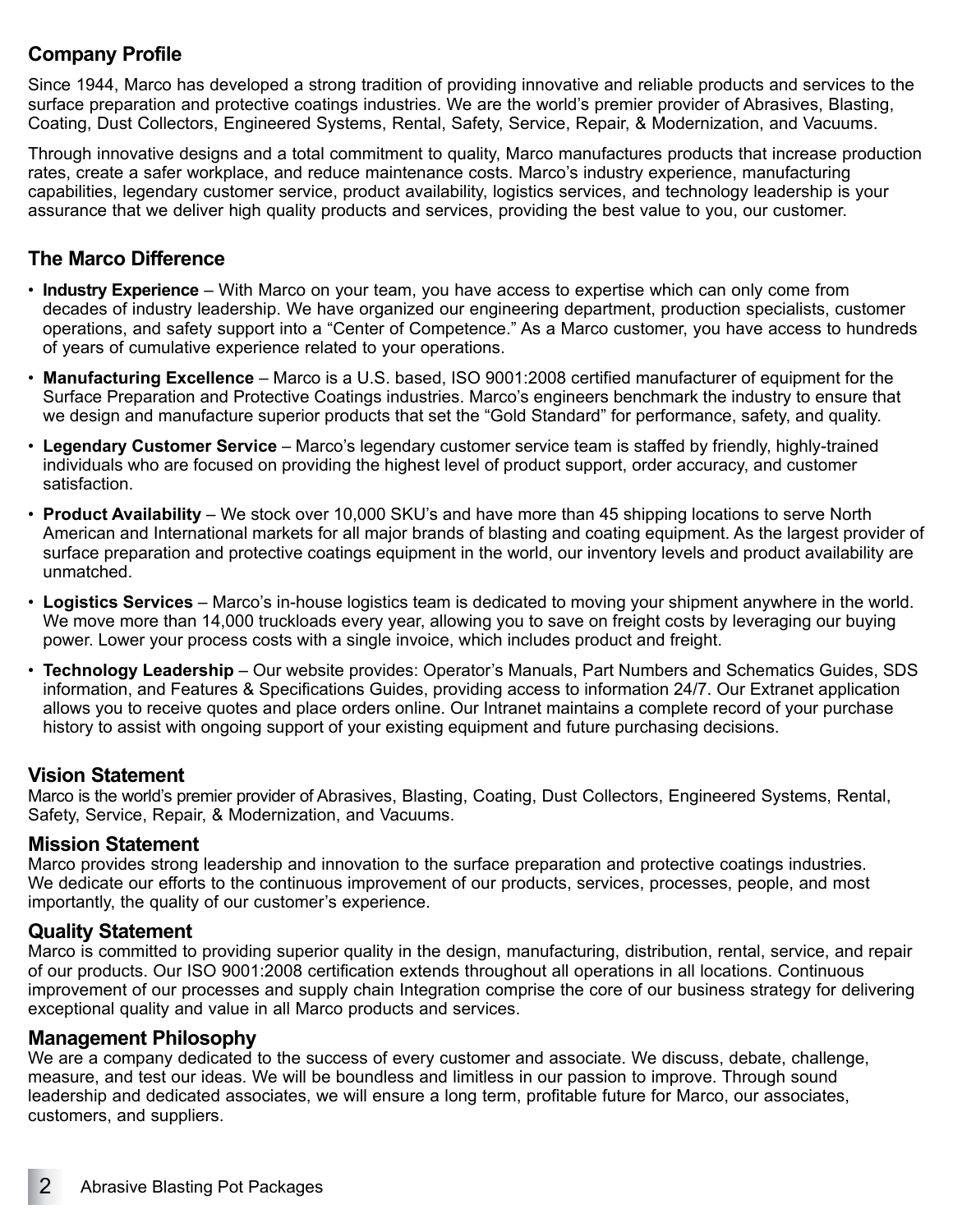## **TABLE OF CONTENTS**

| Table of Contents 3                                                                                                                                                 |
|---------------------------------------------------------------------------------------------------------------------------------------------------------------------|
| Part Numbers 4                                                                                                                                                      |
| Abrasive Blasting Pot Packages5-8                                                                                                                                   |
| 10" Diameter Abrasive Blasting Pots. 5<br>16" Diameter Abrasive Blasting Pots 6<br>18" Diameter Abrasive Blasting Pots. 7<br>24" Diameter Abrasive Blasting Pots. 8 |
| Hose, Nozzle, and Couplings Packages 9-11                                                                                                                           |
|                                                                                                                                                                     |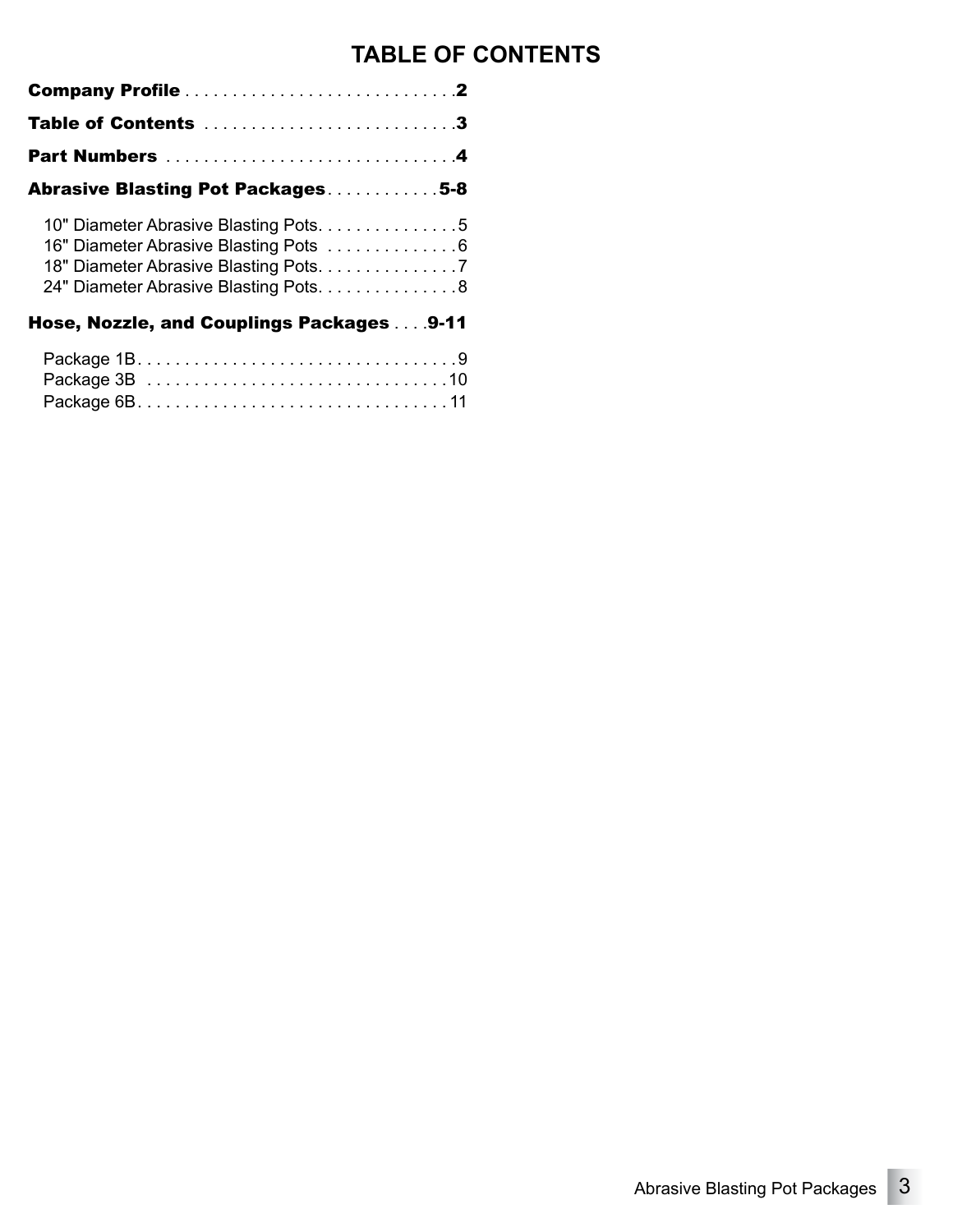<span id="page-3-0"></span>

| <b>Part</b>    | <b>ABRASIVE BLASTING POT PACKAGES</b>                                 |
|----------------|-----------------------------------------------------------------------|
| <b>Numbers</b> | <b>Description</b>                                                    |
| 10103911       | Abrasive Blasting Pot Package for 10" Diameter Abrasive Blasting Pots |
| 10103913       | Abrasive Blasting Pot Package for 16" Diameter Abrasive Blasting Pots |
| 10103912       | Abrasive Blasting Pot Package for 18" Diameter Abrasive Blasting Pots |
| 10103914       | Abrasive Blasting Pot Package for 24" Diameter Abrasive Blasting Pots |

| <b>Part</b>            | <b>HOSE, NOZZLE, AND COUPLING PACKAGES</b> |
|------------------------|--------------------------------------------|
| <b>Numbers</b>         | <b>Description</b>                         |
| <b>10COMPONENTPK1B</b> | Hose, Nozzle, and Couplings Package 1B     |
| <b>10COMPONENTPK3B</b> | Hose, Nozzle, and Couplings Package 3B     |
| <b>10COMPONENTPK6B</b> | Hose, Nozzle, and Couplings Package 6B     |

*Add "PKA" to your blast pot part number to add a Blastmaster® Abrasive Blasting Pot Moisture Separator to your blast pot Add "LS" to your blast pot part number to add a load skid to your blast pot*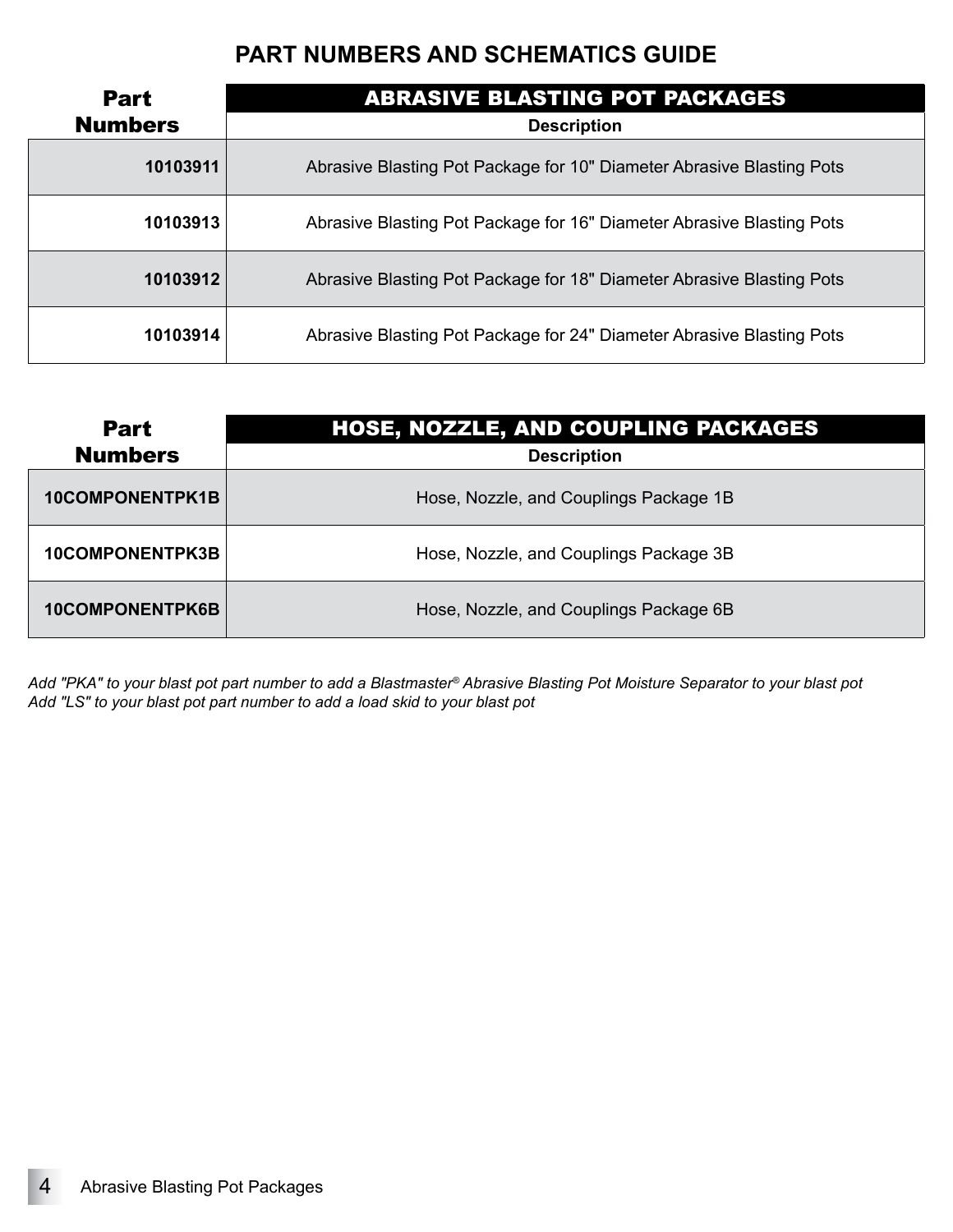<span id="page-4-0"></span>**Figure 1: Abrasive Blasting Pot Package for 10" Diameter Abrasive Blasting Pots**



|                | Item # Part #  | <b>Description</b>                                                                              |
|----------------|----------------|-------------------------------------------------------------------------------------------------|
| Fig. 1         |                |                                                                                                 |
|                | 10103911       | Abrasive Blasting Pot Package for 10" Diameter Abrasive Blasting Pots                           |
|                | 1081225        | 3/4" I.D. Abrasive Blasting Hose - 25 Feet<br>Includes 10QNY1 Coupling and 10NHN1 Nozzle Holder |
| 2              | 1018000        | Whip Check Safety Cable                                                                         |
| 3              | 10SBGNY1       | 3/4" Nylon Coupling Gasket (Package of 10)                                                      |
| $\overline{4}$ | 10101730       | 10" Abrasive Blasting Pot Lid                                                                   |
| 5              | 1001510        | 10" Abrasive Blasting Pot Funnel with Screen                                                    |
| 6              | <b>10SN4UN</b> | 1/4" Silicon Carbide All Poly Nozzle                                                            |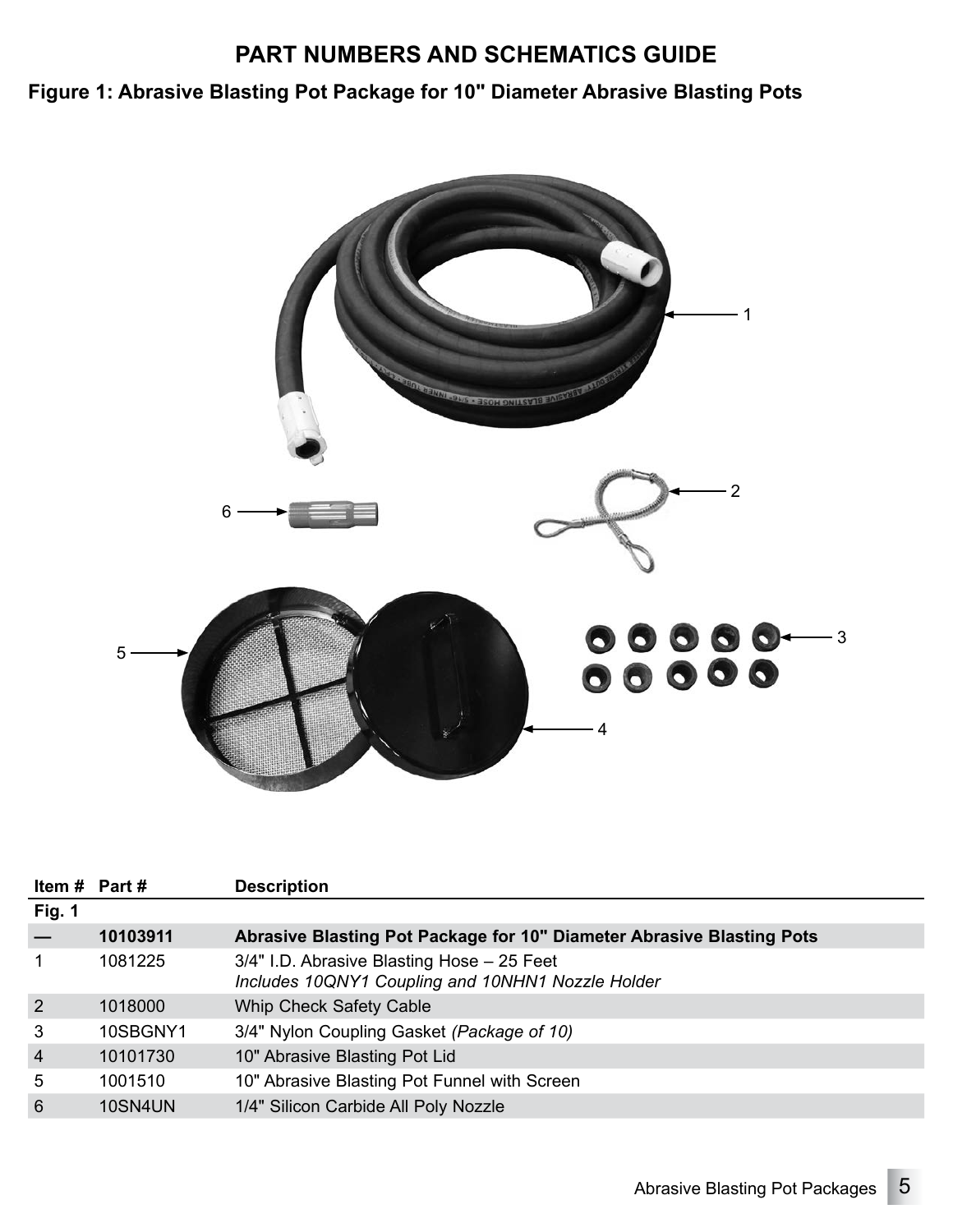<span id="page-5-0"></span>**Figure 2: Abrasive Blasting Pot Package for 16" Diameter Abrasive Blasting Pots**



| Item $#$ Part $#$ |          | <b>Description</b>                                                                            |
|-------------------|----------|-----------------------------------------------------------------------------------------------|
| Fig. 2            |          |                                                                                               |
|                   | 10103913 | Abrasive Blasting Pot Package for 16" Diameter Abrasive Blasting Pots                         |
| 1                 | 1081212  | 1" I.D. Abrasive Blasting Hose - 50 Feet<br>Includes 10QNY2 Coupling and 10NHN2 Nozzle Holder |
| $\overline{2}$    | 1018000  | Whip Check Safety Cable                                                                       |
| 3                 | 10SN4UN  | 1/4" Silicon Carbide All Poly Nozzle                                                          |
| $\overline{4}$    | 10SBGNY2 | 1"-1-1/2" Nylon Coupling Gasket (Package of 10)                                               |
| 5                 | 1003101  | 16" Abrasive Blasting Pot Lid                                                                 |
| 6                 | 1003102  | 16" Abrasive Blasting Pot Screen                                                              |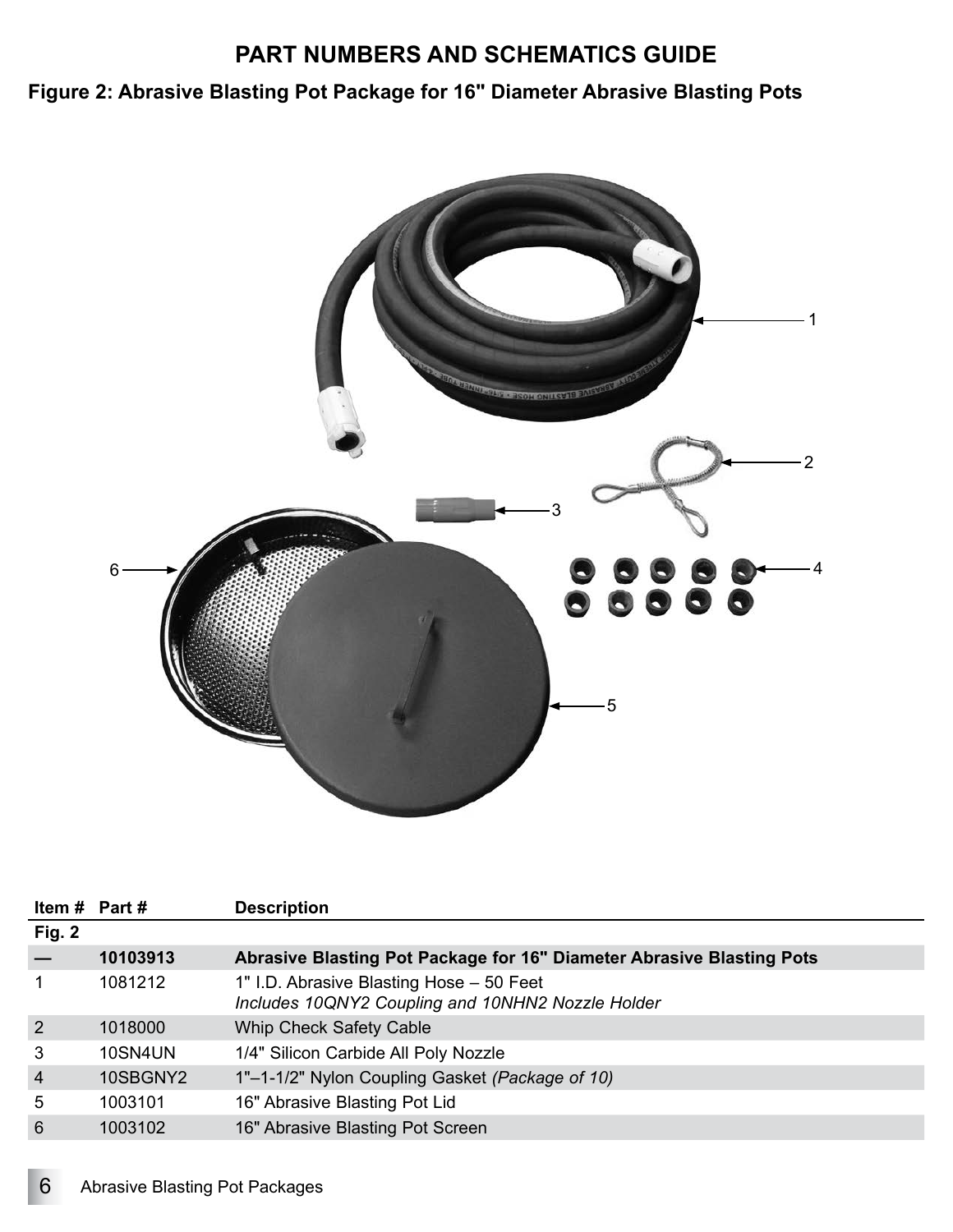<span id="page-6-0"></span>**Figure 3: Abrasive Blasting Pot Package for 18" Diameter Abrasive Blasting Pots**



| Item $#$ Part $#$ |          | <b>Description</b>                                                                            |
|-------------------|----------|-----------------------------------------------------------------------------------------------|
| <b>Fig. 3</b>     |          |                                                                                               |
|                   | 10103912 | Abrasive Blasting Pot Package for 18" Diameter Abrasive Blasting Pots                         |
|                   | 1081212  | 1" I.D. Abrasive Blasting Hose - 50 Feet<br>Includes 10QNY2 Coupling and 10NHN2 Nozzle Holder |
| 2                 | 1018000  | Whip Check Safety Cable                                                                       |
| 3                 | 10SN4UN  | 1/4" Silicon Carbide All Poly Nozzle                                                          |
| $\overline{4}$    | 10SBGNY2 | 1"-1-1/2" Nylon Coupling Gasket (Package of 10)                                               |
| 5                 | 1035060  | 18" Abrasive Blasting Pot Lid                                                                 |
| 6                 | 1035061  | 18" Abrasive Blasting Pot Screen                                                              |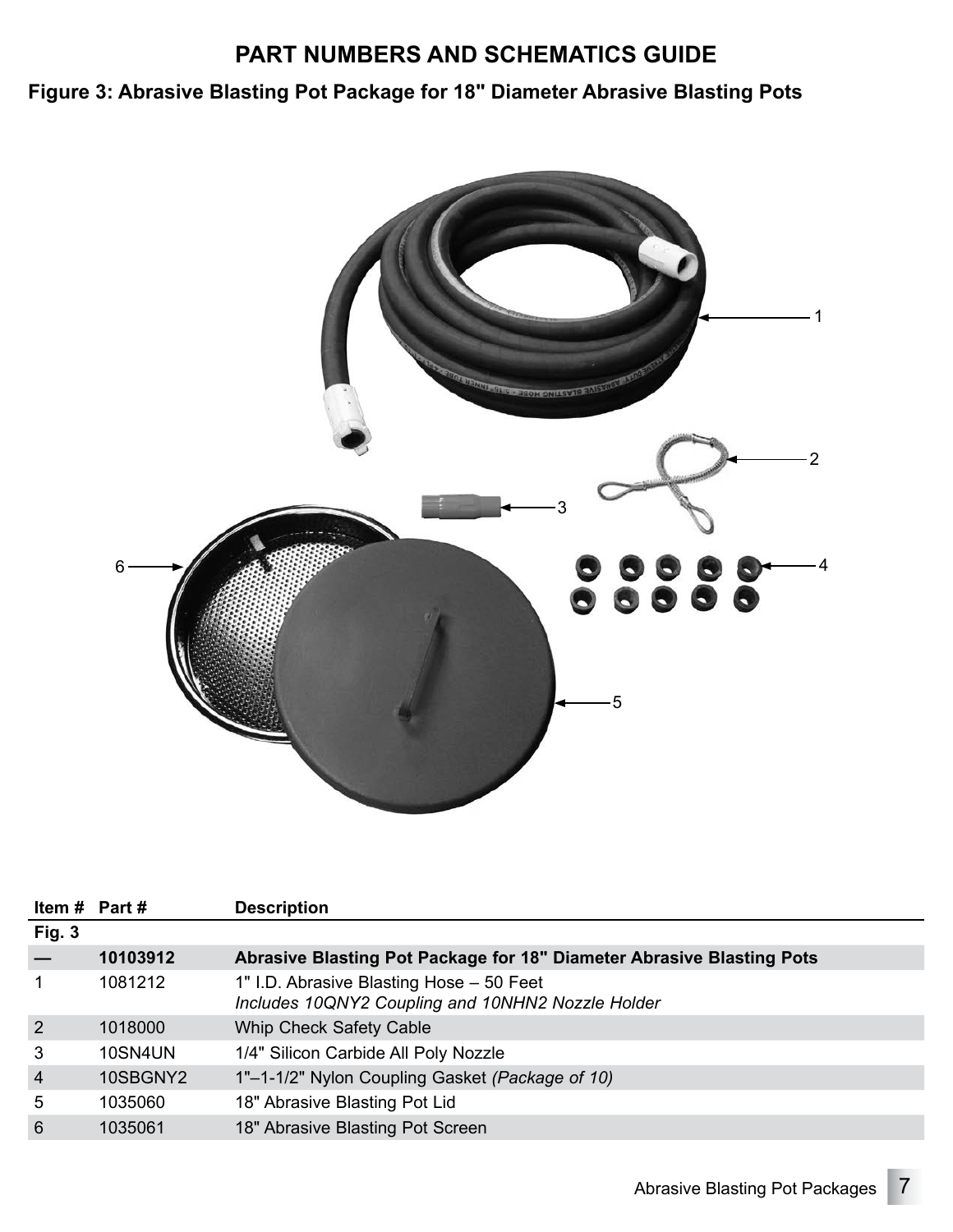<span id="page-7-0"></span>**Figure 4: Abrasive Blasting Pot Package for 24" Diameter Abrasive Blasting Pots**



|                | Item $#$ Part $#$ | <b>Description</b>                                                                                           |
|----------------|-------------------|--------------------------------------------------------------------------------------------------------------|
| Fig. 4         |                   |                                                                                                              |
|                | 10103914          | <b>Abrasive Blasting Pot Package for 24" Diameter Abrasive Blasting Pots</b>                                 |
|                | 1081229           | 1-1/4" I.D. Super-Flex Abrasive Blasting Hose - 50 Feet<br>Includes 10QNY2 Coupling and 10NHN2 Nozzle Holder |
| 2              | 1018000           | Whip Check Safety Cable                                                                                      |
| 3              | 10SN5UN           | 5/16" Silicon Carbide All Poly Nozzle                                                                        |
| $\overline{4}$ | 10SBGNY2          | 1"-1-1/2" Nylon Coupling Gasket (Package of 10)                                                              |
| 5              | 1006101           | 24" Abrasive Blasting Pot Lid                                                                                |
| 6              | 1006102           | 24" Abrasive Blasting Pot Screen                                                                             |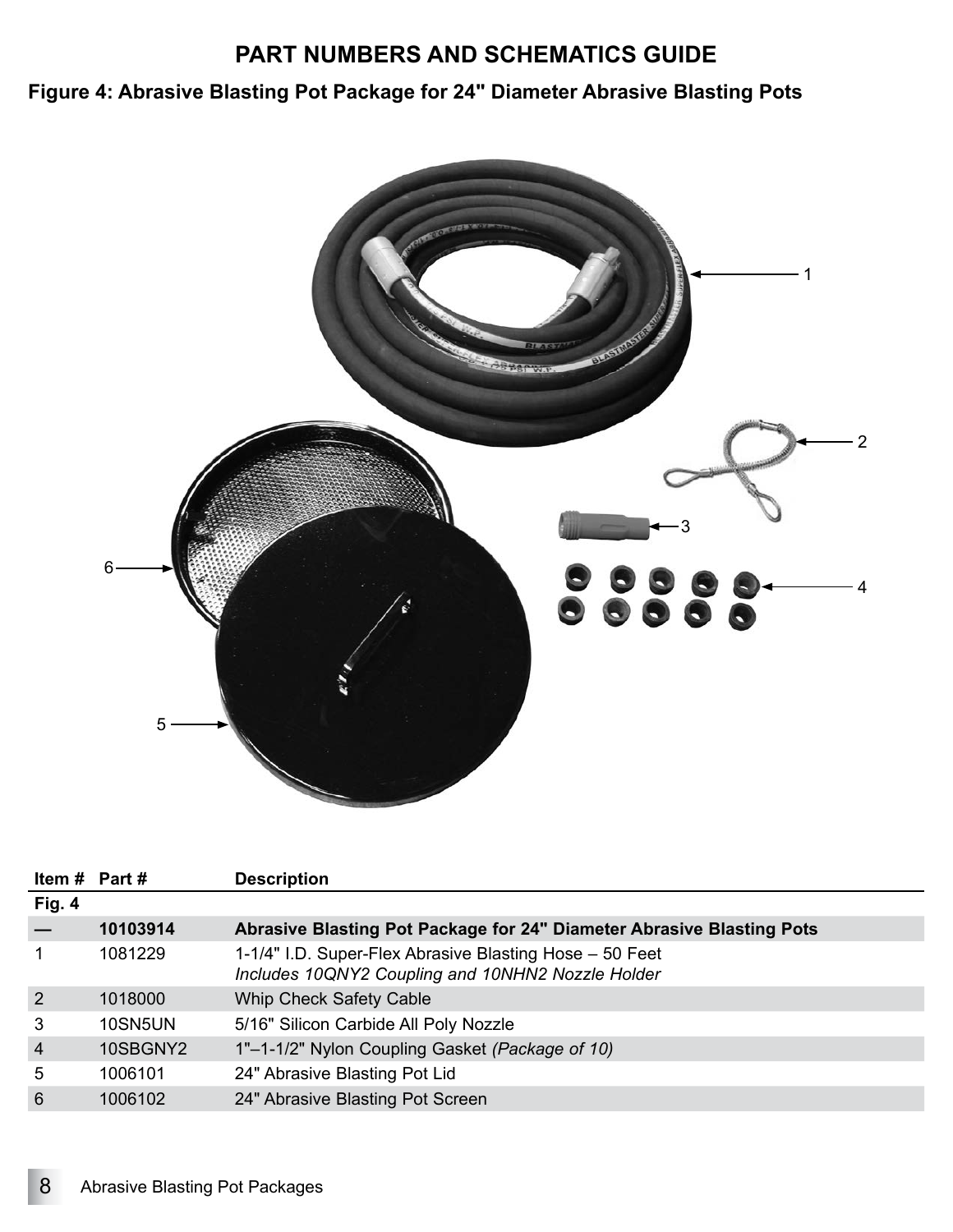## <span id="page-8-0"></span>**Figure 5: Hose, Nozzle, and Couplings Package 1B**



|               | Item $#$ Part $#$      | <b>Description</b>                         |
|---------------|------------------------|--------------------------------------------|
| <b>Fig. 5</b> |                        |                                            |
|               | <b>10COMPONENTPK1B</b> | Hose, Nozzle, and Couplings Package 1B     |
|               | 10BH0342BR             | 3/4" I.D. Abrasive Blasting Hose - 25 Feet |
| 2             | <b>10QAL1</b>          | 3/4" Aluminum Universal Coupling           |
| 3             | 10NHA1                 | 3/4" Aluminum Nozzle Holder                |
| 4             | 10SN4UN                | 1/4" Silicon Carbide All Poly Nozzle       |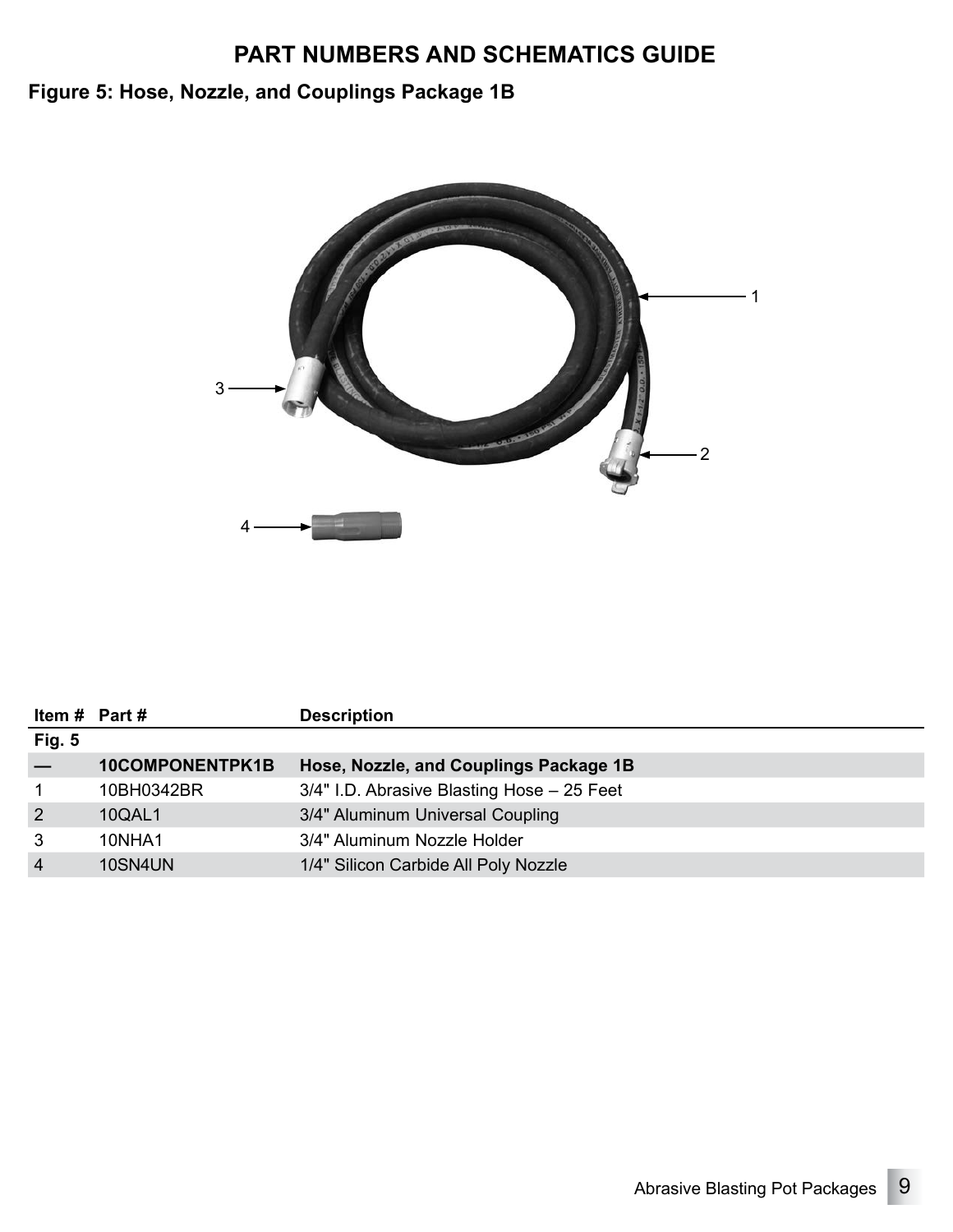## <span id="page-9-0"></span>**Figure 6: Hose, Nozzle, and Couplings Package 3B**



| Item # Part #  |                        | <b>Description</b>                                                                            |
|----------------|------------------------|-----------------------------------------------------------------------------------------------|
| Fig. $6$       |                        |                                                                                               |
|                | <b>10COMPONENTPK3B</b> | Hose, Nozzle, and Couplings Package 3B                                                        |
|                | 1081212                | 1" I.D. Abrasive Blasting Hose - 50 Feet<br>Includes 10QNY2 Coupling and 10NHN2 Nozzle Holder |
| $\overline{2}$ | 10SN4UN                | 1/4" Silicon Carbide All Poly Nozzle                                                          |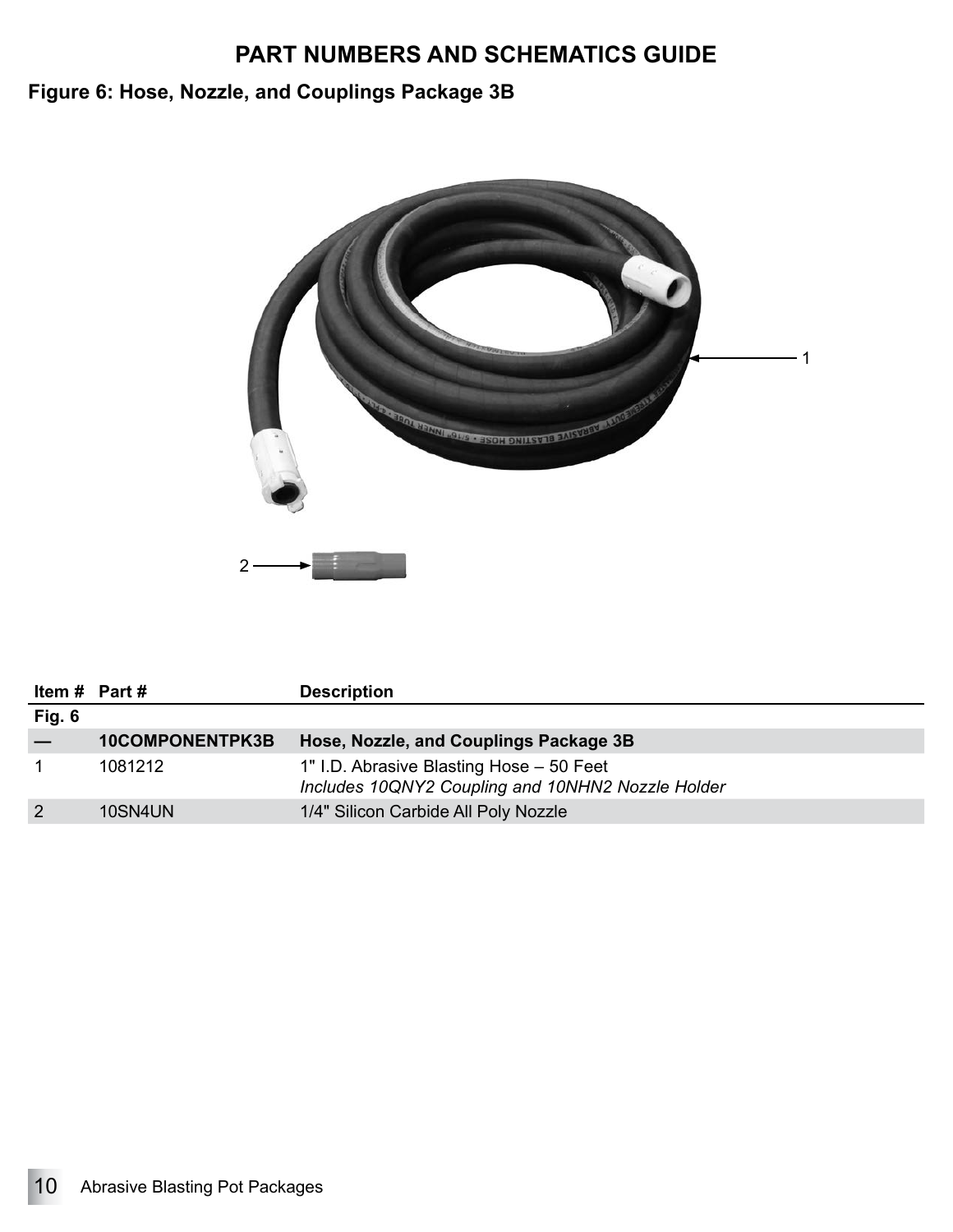## <span id="page-10-0"></span>**Figure 7: Hose, Nozzle, and Couplings Package 6B**



| Item $#$ Part $#$ |                        | <b>Description</b>                                                                                             |
|-------------------|------------------------|----------------------------------------------------------------------------------------------------------------|
| Fig. 7            |                        |                                                                                                                |
|                   | <b>10COMPONENTPK6B</b> | Hose, Nozzle, and Couplings Package 6B                                                                         |
|                   | 1081213                | 1-1/4" I.D. Super-Flex Abrasive Blasting Hose - 50 Feet<br>Includes 10QNY2 Coupling and 10NHN250 Nozzle Holder |
| $\overline{2}$    | <b>10SN550UN</b>       | 5/16" Silicon Carbide All Poly Nozzle                                                                          |